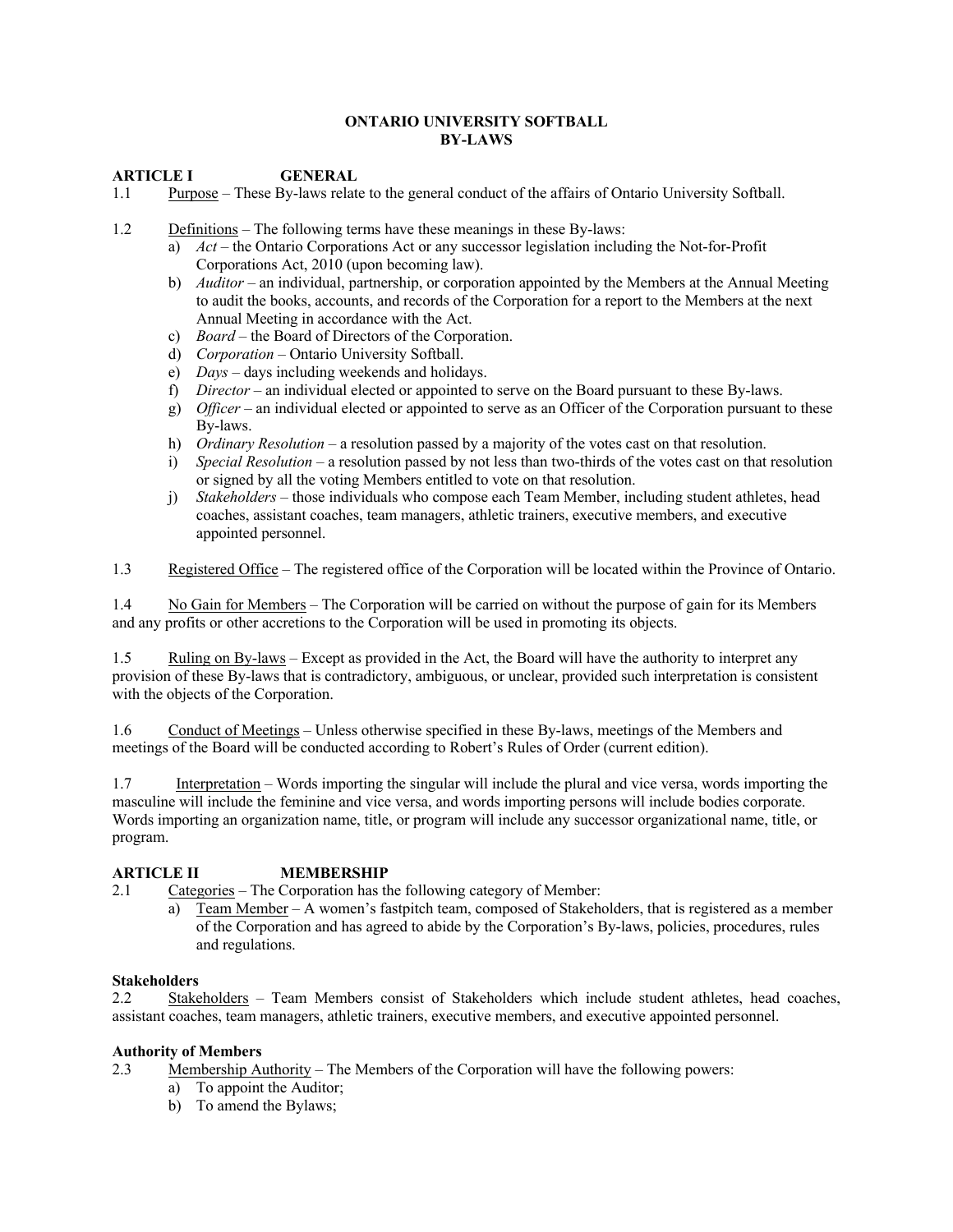- c) To elect Directors; and
- d) As provided in the Act and in these Bylaws.

2.4 Debts – No Member will have the authority to incur debts in the name of the Corporation and the Corporation shall not be responsible for any debts incurred by a Member.

## **Admission and Renewal of Members**

- 2.5 Admission of Members Any candidate will be admitted as a Member or renewed as a Member if:
	- a) The candidate member makes an application for membership in a manner prescribed by the Corporation;
	- b) The candidate member was at any time previously a Member, the candidate member was a Member in good standing at the time of ceasing to be a Member;
	- c) The candidate member has paid dues as prescribed by the Board;
	- d) The candidate member agrees to uphold and comply with the Corporation's governing documents;
	- e) The candidate member meets any other condition of membership determined by the Board;
	- f) The candidate member has met the applicable definition listed in Section 2.1; and
	- g) The candidate member has been approved by Ordinary Resolution by the Board or by any committee or individual delegated this authority by the Board.

### **Membership Dues and Duration**

2.6 Year – Unless otherwise determined by the Board, the membership year of the Corporation will be December 1<sup>st</sup> to November 30<sup>th</sup>.

2.7 Dues – Membership dues will be determined annually by the Board.

2.8 Duration – Membership duration is accorded on an annual basis and Members will re-apply for membership annually.

2.9 Deadline – Members will be notified in writing of the League and Championship fees by June 1st and are due by September  $1<sup>st</sup>$ , and if the membership dues are not paid within sixty (60) days of the membership renewal date or notice of default, the Member in default will automatically cease to be a Member of the Corporation.

### **Transfer, Suspension, and Termination of Membership**

2.10 Transfer – Membership in the Corporation is non-transferable.

2.11 Suspension – A Member or Stakeholder may be suspended, pending the outcome of a discipline hearing in accordance with the Corporation's policies related to discipline, or by Special Resolution of the Board at a meeting of the Board provided the Member has been given notice of and the opportunity to be heard at such meeting.

2.12 Termination – Membership in the Corporation will terminate immediately upon:

- a) The expiration of the Member's annual membership, unless renewed in accordance with these Bylaws;
- b) The Member fails to maintain any of the qualifications or conditions of membership described in Section 2.1 of these By-laws;
- c) Resignation by the Member by giving written notice to the Corporation;
- d) Dissolution of the Corporation;
- e) A decision made by a panel in accordance with the Corporation's applicable discipline policies;
- f) The Member's dissolution; or
- g) By Ordinary Resolution of the Board or of the Members at a duly called meeting, provided fifteen (15) days notice is given and the Member is provided with reasons and the opportunity to be heard. Notice will set out the reasons for termination of membership and the Member receiving the notice will be entitled to submit a written submission opposing the termination.

2.13 May Not Resign – A Member may not resign from the Corporation when the Member is subject to disciplinary investigation or action by the Corporation.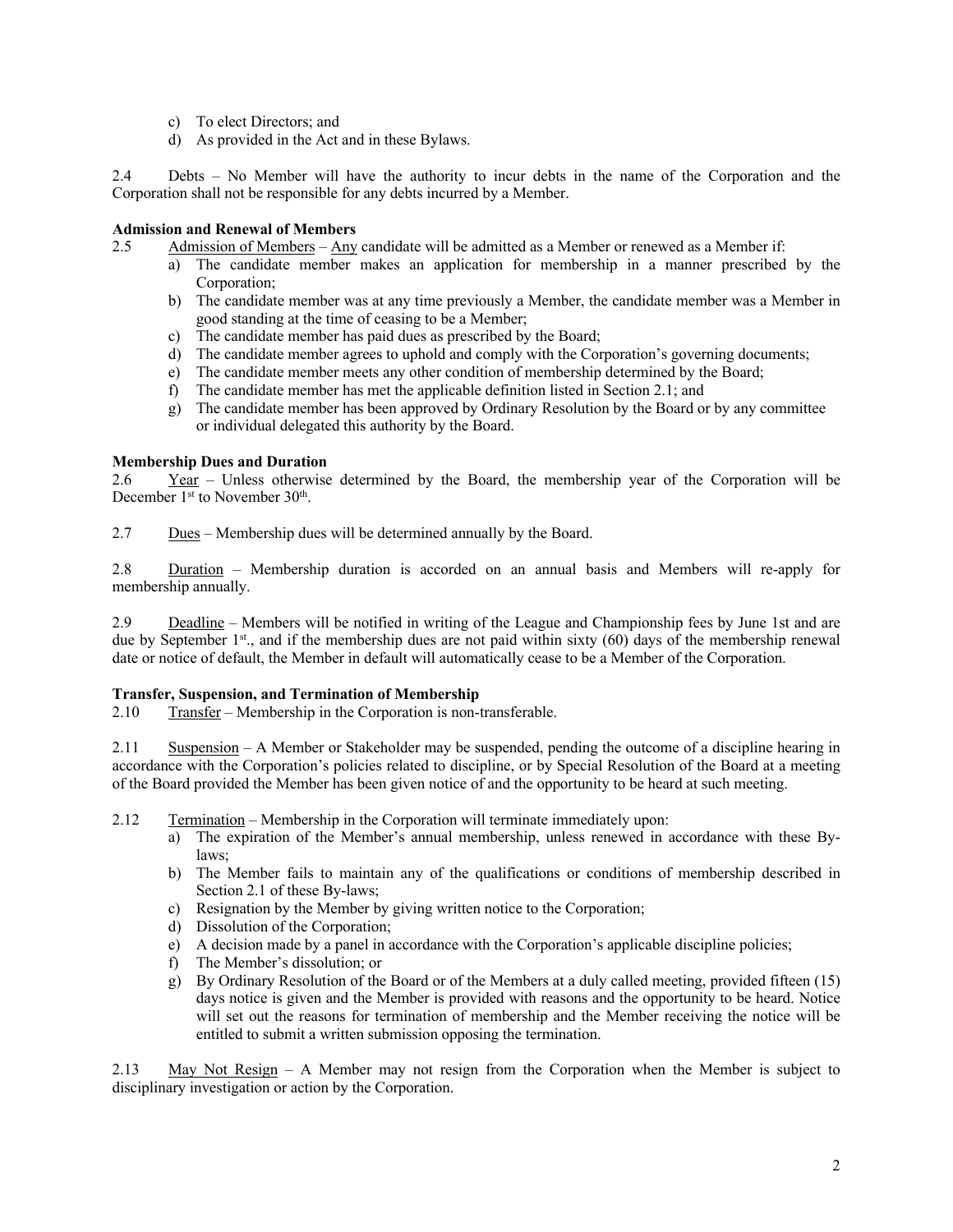2.14 Arrears – A Member will be expelled from the Corporation for failing to pay membership dues or monies owed to the Corporation by the deadline dates prescribed by the Board. Any dues, subscriptions, or other monies owed to the Corporation by suspended or expelled Members will remain due.

2.15 Discipline – A Member may be disciplined in accordance with the Corporation's policies and procedures relating to the discipline of Members.

# **Good Standing**

2.16 Definition – A Member will be in good standing provided that the Member:

- a) Has not ceased to be a Member;
- b) Has not been suspended or expelled from membership, or had other membership restrictions or sanctions imposed;
- c) Has completed and remitted all documents as required by the Corporation;
- d) Has complied with the By-laws, policies, and rules of the Corporation;
- e) Is not subject to a disciplinary investigation or action by the Corporation, or if subject to disciplinary action previously, has fulfilled all terms and conditions of such disciplinary action to the satisfaction of the Board; and
- f) Has paid all required membership dues.

2.17 Cease to be in Good Standing – Members that cease to be in good standing, as determined by the Board or a Disciplinary Panel, will not be entitled to vote at meetings of the Members or be entitled to the benefits and privileges of membership until such time as the Board is satisfied that the Member has met the definition of good standing.

# **ARTICLE III MEETINGS OF MEMBERS**

3.1 Annual Meeting – The Corporation will hold meetings of Members at such date, time and place as determined by the Board within the Province of Ontario. The Annual Meeting will be held within fifteen (15) months of the last Annual Meeting and within six (6) months of the Corporation's fiscal year end.

3.2 Special Meeting – A Special Meeting of the Members may be called at any time by Ordinary Resolution of the Board or upon the written requisition of ten percent (10%) or more of the Members for any purpose connected with the affairs of the Corporation that does not fall within the exceptions listed in the Act or is otherwise inconsistent with the Act, within twenty-one (21) days from the date of the deposit of the requisition.

3.3 Participation/Holding by Electronic Means – Any person entitled to attend a meeting of Members may participate in the meeting by telephonic or electronic means that permit all participants to communicate adequately with each other during the meeting if the Corporation makes such means available. A person so participating in a meeting is deemed to be present at the meeting. The Directors or Members, as the case may be, may determine that the meeting be held entirely by telephonic or electronic means that permit all participants to communicate adequately with each other during the meeting.

3.4 Notice – Written or electronic notice of the date of the Annual Meeting of the Members will be given to all Members in good standing, Directors, and the Auditor (if appointed) at least ten (10) days and not more than fifty (50) days prior to the date of the meeting. Notice will contain a reminder of the right to vote by proxy or by absentee ballot, a proposed agenda, reasonable information to permit Members to make informed decisions, nominations of Directors, and the text of any resolutions or amendments to be decided.

3.5 Waiver of Notice – Any person who is entitled to notice of a meeting of the Members may waive notice, and attendance of the person at the meeting is a waiver of notice of the meeting, unless the person attends the meeting for the express purpose of objecting to the transaction of any business on the grounds that the meeting was not lawfully called in accordance with these By-laws.

3.6 Error or Omission in Giving Notice – No error or omission in giving notice of any meeting of the Members shall invalidate the meeting or make void any proceedings taken at the meeting.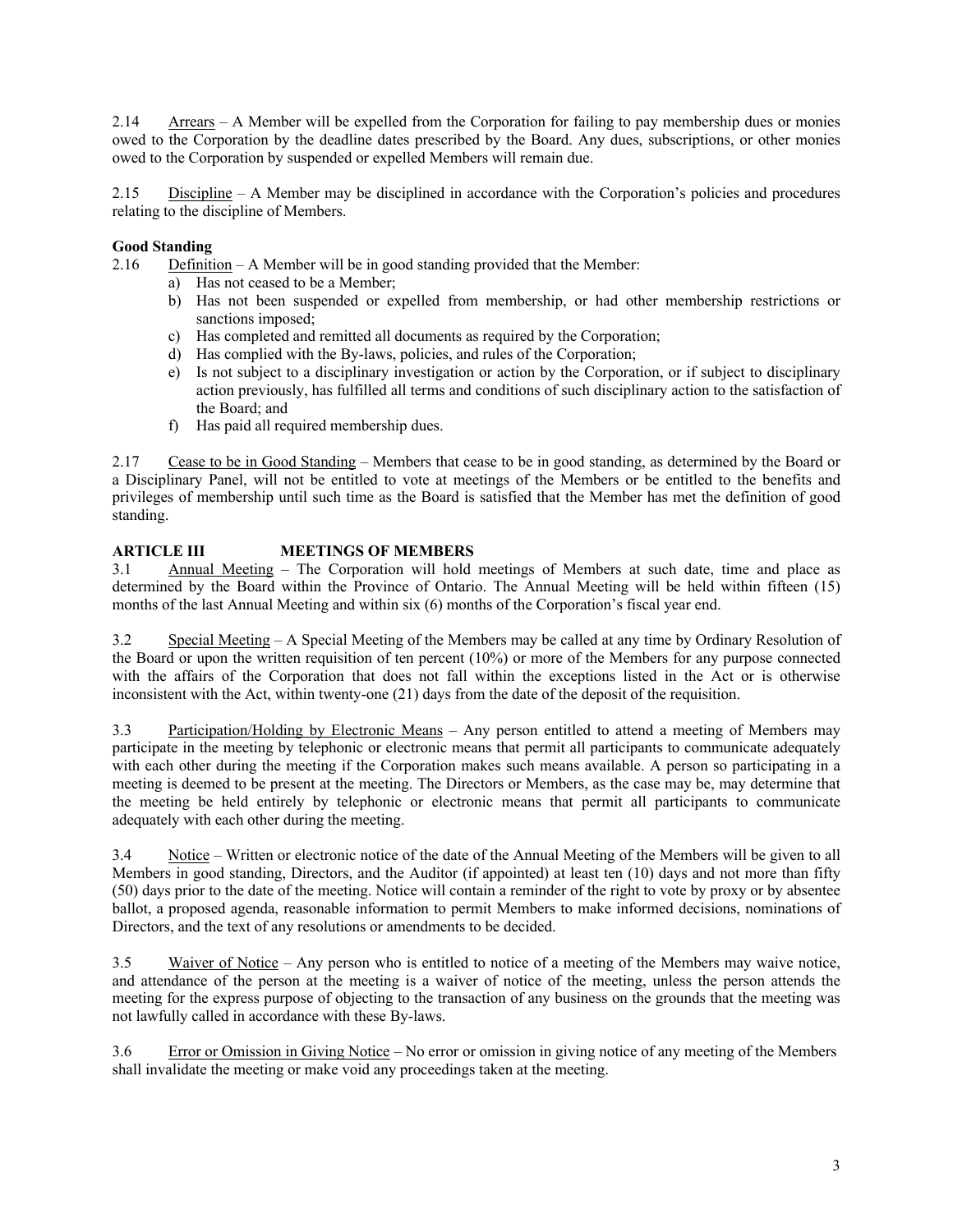3.7 New Business – No other item of business will be included in the notice of the meeting of the Members unless notice in writing of such other item of business, or a Member's proposal, has been submitted to the Board sixty (60) days prior to the meeting of the Members in accordance with procedures as approved by the Board. Copies of all such proposals together with copies of any amendments thereto then proposed by the Board and copies of all resolutions put forward by the Board shall be sent to all Members with the agenda and the notice calling an Annual Meeting.

3.8 Quorum – Seventy-five percent (75%) of the voting Members present or by proxy will constitute a quorum. If a quorum is present at the opening of a meeting of the Members, the Members present may proceed with the business of the meeting, even if a quorum is not present throughout the meeting. The quorum requirement can be changed by the Board with a minimum 66% majority vote by the Board.

- 3.9 Agenda The agenda for the Annual Meeting may include:
	- a) Call to order
	- b) Establishment of quorum
	- c) Appointment of scrutineers
	- d) Approval of the agenda
	- e) Approval of minutes of the previous Annual Meeting
	- f) Presentation of reports
	- g) Report of Auditors (if any)
	- h) Appointment of Auditors (if any)
	- i) Business as specified in the meeting notice
	- j) Election of new Directors
	- k) Adjournment

3.10 Scrutineers – At the beginning of each meeting, the Board may appoint one or more scrutineers who will be responsible for ensuring that votes are properly cast and counted.

3.11 Adjournments – With the majority consent of the Members present and after quorum is ascertained, the Members may adjourn a meeting of Members and no notice is required for continuation of the meeting if the meeting is held within thirty (30) days. Any business may be brought before or dealt with at any adjourned meeting which might have been brought before or dealt with at the original meeting in accordance with the notice calling the same.

3.12 Attendance – The only persons entitled to attend a meeting of the Members are the Members, Team Representatives representing Members, the Directors, the auditors of the Corporation (or the person who has been appointed to conduct a review engagement, if any), individuals possessing a proxy on behalf of a Member, and others who are entitled or required under any provision of the Act to be present at the meeting. Any other person may be admitted only if invited by the Chair or with the majority consent of the Members present.

### **Voting at Meetings of Members**

- 3.13 Voting Rights Members have the following voting rights at all meetings of the Members:
	- a) Team Members have one vote each, to be exercised by the Team Member's appointed Team Representative.

3.14 Eligibility of Votes – On a specific date, the Board will determine the list of Members who are eligible to vote at a meeting of the Members. The date will be no more than ten (10) days prior to the meeting.

3.15 Team Representatives – Members will appoint in writing (inclusive of electronic notice) to the Corporation, seven (7) days prior to the meeting of Members, the name of the Team Representative to represent the Member. Team Representatives must be at least eighteen years of age, of sound mind, and be acting as the Member's representative.

3.16 Proxy Voting – Every voting Member may appoint a proxy holder to attend and vote on behalf of the Member. The proxy holder need not be a Member. A proxy must:

a) Be signed by the Member;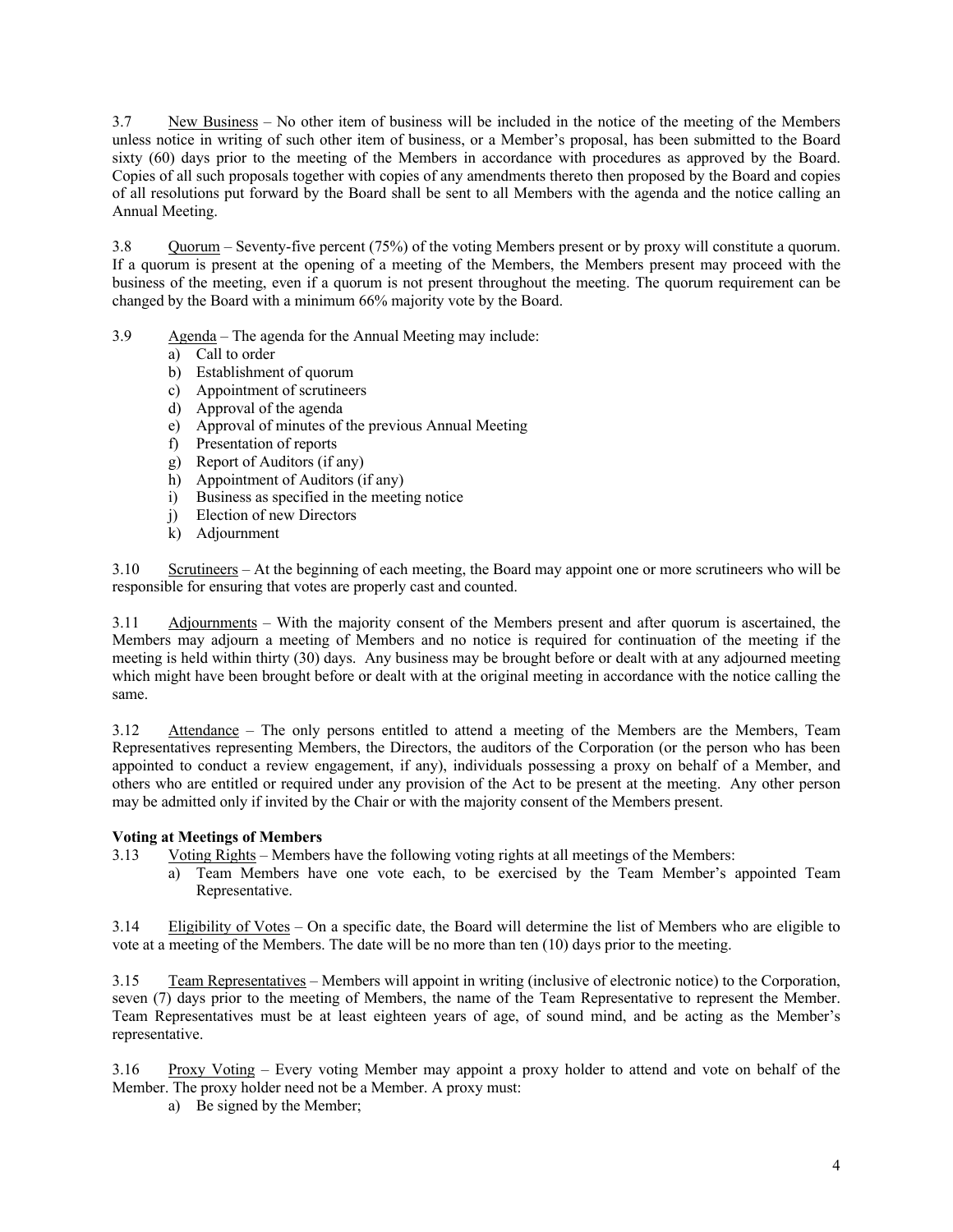- b) Be in a form that complies with the Act;
- c) Comply with the format stipulated by the Corporation; and
- d) Be submitted to the Registered Office of the Corporation at least two (2) business days prior to the meeting of the Members.

3.17 Proxy Holder – A proxy holder will only hold a maximum of two  $(2)$  proxies.

3.18 Absentee Voting – A Member may vote in writing in advance of the meeting of the Members on published proposed resolutions and for the election of Directors by so indicating the vote to the Secretary prior to the vote being taken.

3.19 Voting by Mail or Electronic Means – A Member may vote by mail, or by telephonic or electronic means if:

- a) The Corporation has made available a procedure that permits voting by mail, telephonic, or electronic means;
- b) The votes may be verified as having been made by the Member entitled to vote; and
- c) The Corporation is not able to identify how each Member voted.

3.20 Determination of Votes – Votes will be determined by a show of hands, orally, or electronic ballot, except in the case of elections which require a secret ballot, unless a secret or recorded ballot is requested by a Member.

3.21 Majority of Votes – Except as otherwise provided in these By-laws, the majority of votes will decide each issue. In the case of a tie, the issue is defeated.

3.22 Written Resolution – A resolution signed by all the Members entitled to vote on that resolution at a meeting of the Members is as valid as if it had been passed at a meeting of the Members.

3.23 E-mail Voting – From time to time, an item or items may arise that cannot wait until the Annual or a Special Meeting. The President may request a vote from the Members by e-mail or by other means. The majority out of votes received will decide each issue.

# **ARTICLE IV GOVERNANCE**

## **Composition of the Board**

- 4.1 Directors The Board will consist of four (4) Directors.
- 4.2 Composition of the Board The Board will consist of the following:
	- a) President
	- b) Vice-President
	- c) Secretary
	- d) Treasurer

### **Eligibility of Directors**

4.3 Eligibility – To be eligible to serve as a Director, an individual must:

- a) Be eighteen (18) years of age or older;
- b) Not have been found under the *Substitute Decisions Act*, 1992 or under the *Mental Health Act* to be incapable of managing property;
- c) Have the power under law to contract;
- d) Have not been declared incapable by a court in Canada or in another country; and
- e) Not have the status of bankrupt.

#### **Election of Directors**

4.4 Nominations from the Floor – An individual may be nominated from the floor of the meeting of the Members in accordance with the Act.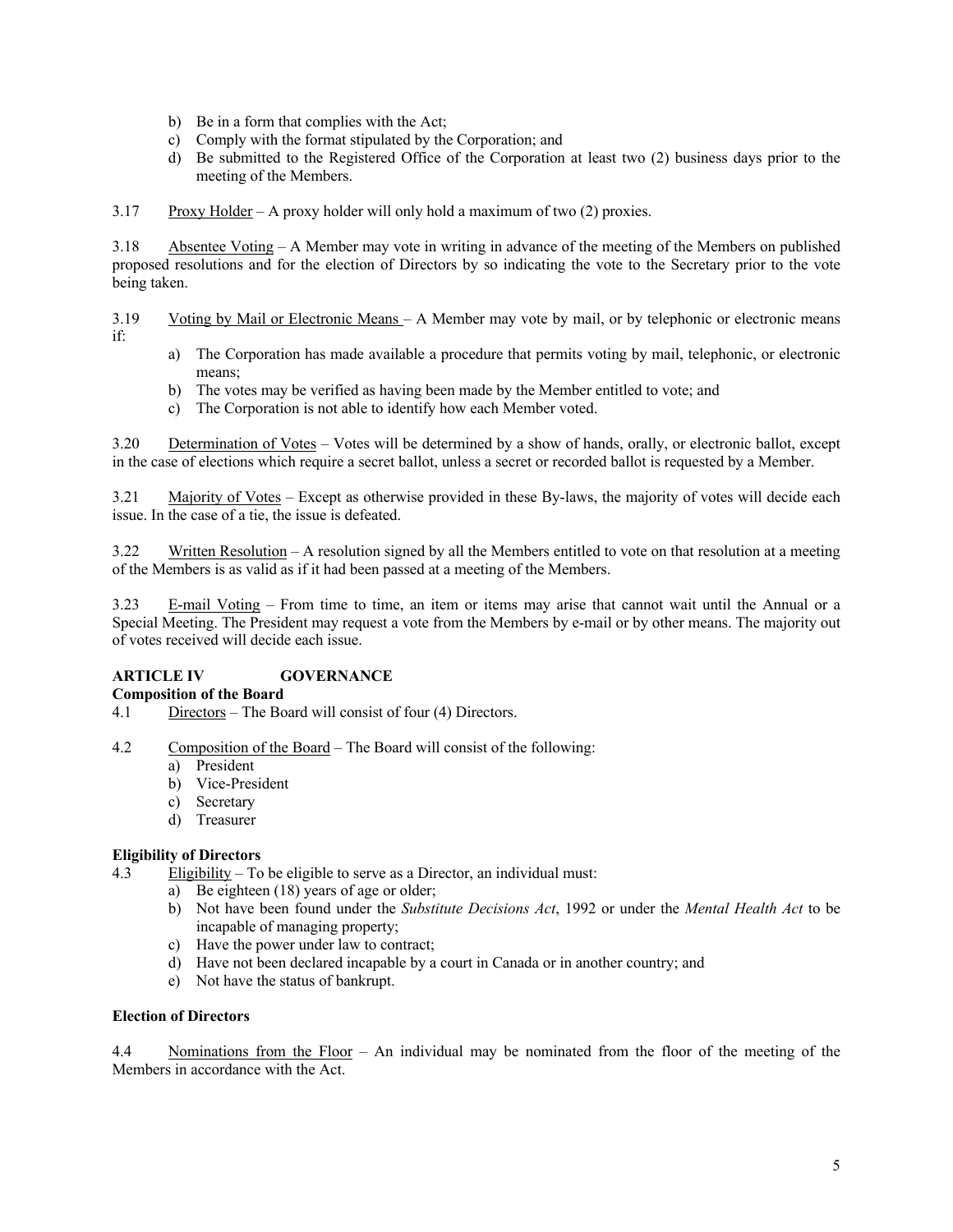4.5 Election – Directors will be elected at each Annual Meeting.

4.6 Terms – Directors will serve terms of one (1) year and will hold office until they or their successors have been duly elected in accordance with these By-laws, unless they resign, or are removed from or vacate their office.

## **Resignation and Removal of Directors**

4.7 Resignation – A Director may resign from the Board at any time by presenting his or her notice of resignation to the Board. This resignation will become effective the date on which the notice is received by the President or at the time specified in the notice, whichever is later. When a Director who is subject to a disciplinary investigation or action of the Corporation resigns, that Director will nonetheless be subject to any sanctions or consequences resulting from the disciplinary investigation or action.

- 4.8 Vacate Office The office of any Director will be vacated automatically if:
	- a) The Director no longer becomes eligible to serve as a Director;
	- b) The Director resigns;
	- c) The Director is found to be incapable of managing property by a court or under Ontario law;
	- d) The Director is found by a court to be of unsound mind;
	- e) The Director charged and/or convicted of any criminal offence related to the position;
	- f) The Director becomes bankrupt or suspends payment of debts or compounds with creditors or makes an authorized assignment in bankruptcy or is declared insolvent; or
	- g) The Director dies.

4.9 Removal – An elected Director may be removed by Ordinary Resolution of the Members at an Annual Meeting or Special Meeting provided the Director has been given reasonable written notice of, and the opportunity to be present and to be heard at, such a meeting.

## **Filling a Vacancy on the Board**

4.10 Vacancy – Where the position of a Director becomes vacant for whatever reason and there is still a quorum of Directors, the Board may appoint a qualified individual to fill the position for the remainder of the term.

# **Meetings of the Board**

4.11 Call of Meeting – A meeting of the Board will be held at any time and place as determined by the President, or by written requisition of at least two (2) Directors.

4.12 Chair – The President will be the Chair of all meetings of the Board unless designated by the President. In the absence of the President, or if the meeting of the Board was not called by the President, the Vice-President (or designate) will be the Chair of the meeting.

4.13 Notice – Written notice, served other than by mail, of meetings of the Board will be given to all Directors at least seven (7) days prior to the scheduled meeting. Notice served by mail will be sent at least fourteen (14) days prior to the meeting. No notice of a meeting of the Board is required if all Directors waive notice, or if those absent consent to the meeting being held in their absence. If a quorum of Directors is present, each newly elected or appointed Board may, without notice, hold its first meeting immediately following the Annual Meeting of the Corporation.

4.14 Board Meeting With New Directors – For a first meeting of the Board held immediately following the election of Directors at a meeting of the Members, or for a meeting of the Board at which a Director is appointed to fill a vacancy on the Board, it is not necessary to give notice of the meeting to the newly elected or appointed Director(s).

4.15 Quorum – At any meeting of the Board, quorum will be three (3) Directors holding office.

4.16 Voting – Each Director is entitled to one vote. Voting will be by a show of hands, written, or orally unless a majority of Directors present request a secret ballot. Resolutions will be passed by Ordinary Resolution.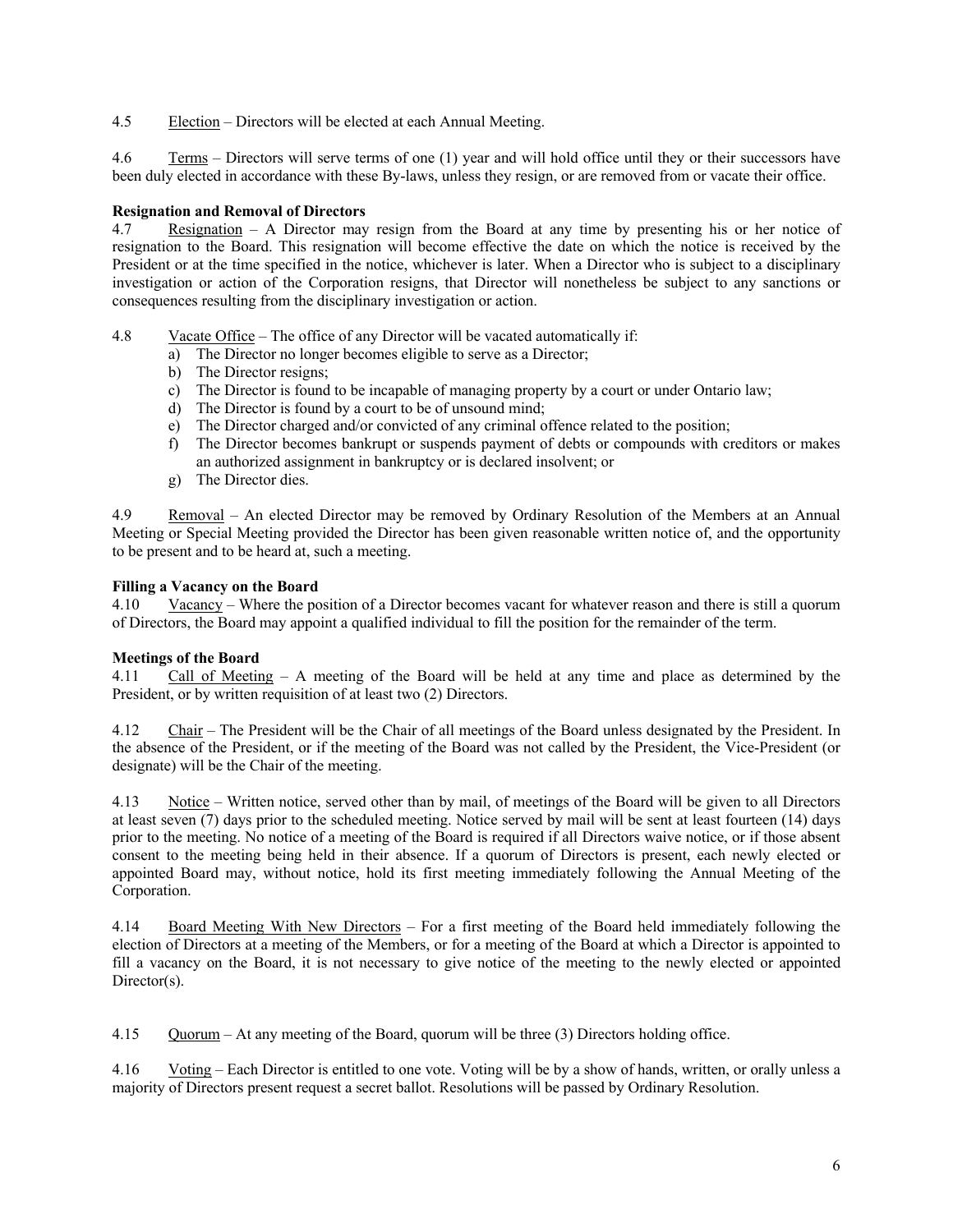4.17 No Alternate Directors – No person shall act for an absent Director at a meeting of the Board.

4.18 Written Resolutions – A resolution in writing signed by all the Directors is as valid as if it had been passed at a meeting of the Board.

4.19 Closed Meetings – Meetings of the Board will be closed to Members and the public except by invitation of the Board.

4.20 Meetings by Telecommunications – A meeting of the Board may be held by telephone conference call or by means of other telecommunications technology. Directors who participate in a meeting by telecommunications technology are considered to have attended the meeting.

## **Duties of Directors**

4.21 Standard of Care – Every Director will:

- a) Act honestly and in good faith with a view to the best interests of the Corporation; and
- b) Exercise the care, diligence and skill that a reasonably prudent person would exercise in comparable circumstances.

### **Powers of the Board**

4.22 Powers of the Corporation – Except as otherwise provided in the Act or these By-laws, the Board has the powers of the Corporation and may delegate any of its powers, duties, and functions.

- 4.23 Empowered The Board is empowered, including but not limited to:
	- a) Make policies and procedures or manage the affairs of the Corporation in accordance with the Act and these By-laws;
	- b) Make policies and procedures relating to the discipline of Members and Stakeholders, and have the authority to discipline Members and Stakeholders in accordance with such policies and procedures;
	- c) Make policies and procedures relating to the management of disputes within the Corporation and deal with disputes in accordance with such policies and procedures;
	- d) Employ or engage under contract such persons as it deems necessary to carry out the work of the Corporation;
	- e) Determine registration procedures, determine membership dues, and determine other registration requirements;
	- f) Enable the Corporation to receive donations and benefits for the purpose of furthering the objects and purposes of the Corporation;
	- g) Make expenditures for the purpose of furthering the objects and purposes of the Corporation;
	- h) Borrow money upon the credit of the Corporation as it deems necessary in accordance with these Bylaws; and
	- i) Perform any other duties from time to time as may be in the best interests of the Corporation.

# **ARTICLE V OFFICERS**

5.1 Composition – The Officers will be comprised of the President, Vice-President, Secretary, and Treasurer.

5.2 Term – The term of the Officers will be one (1) year or until they or their successors are elected or appointed.

- 5.3 Duties The duties of Officers are as follows:
	- a) The President will be the chair of the Board, will preside at the Annual and Special Meetings of the Corporation and at meetings of the Board unless otherwise designated, will be the official spokesperson of the Corporation, and will perform such other duties as may from time to time be established by the Board.
	- b) The Vice President will, in the absence or disability of the President, perform the duties and exercise the powers of the President, and will perform such other duties as may from time to time be established by the Board.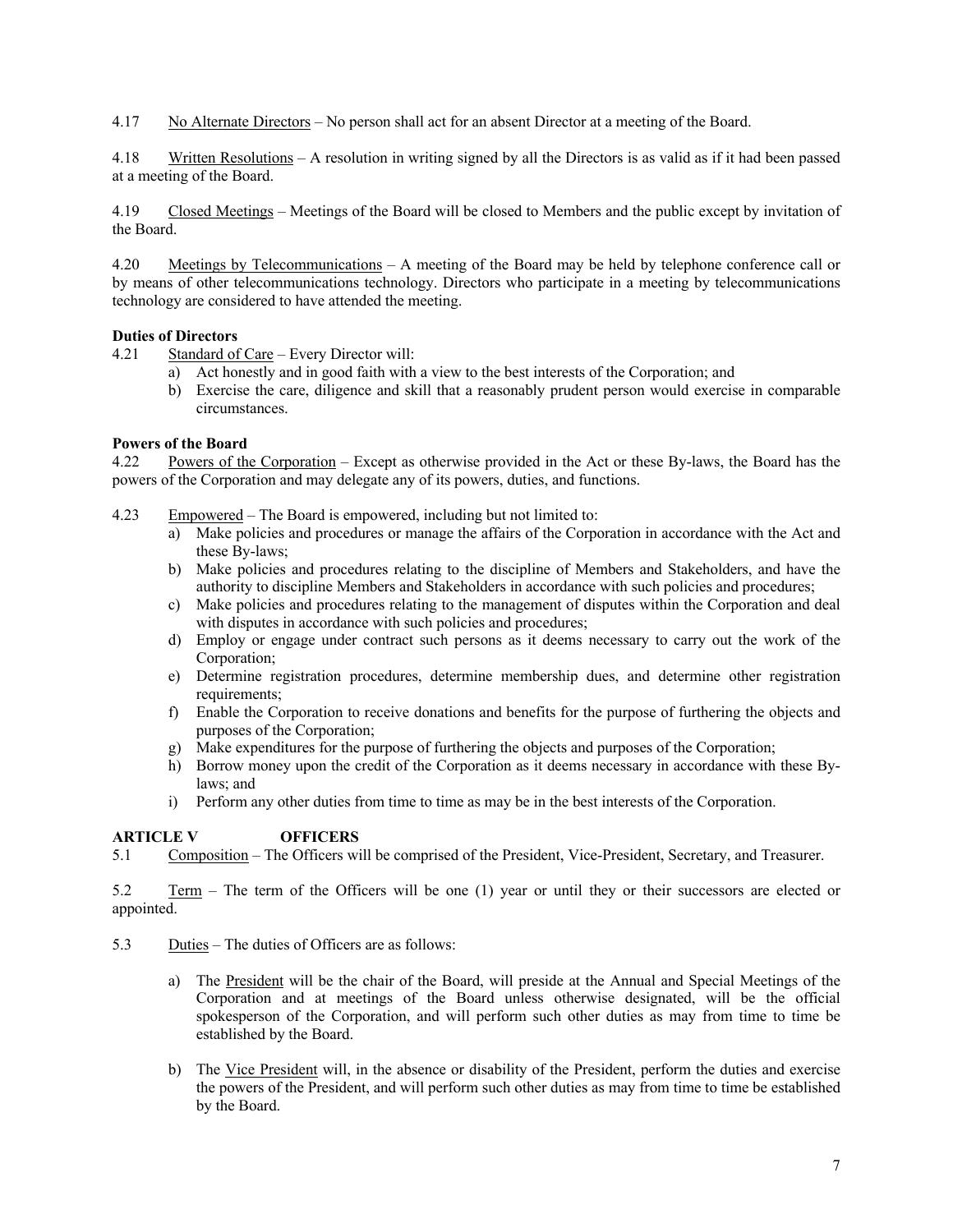- c) The Secretary will be responsible for the documentation of all amendments to the Corporation's Bylaws, will ensure that all official documents and records of the Corporation are properly kept, cause to be recorded the minutes of all meetings, will prepare and submit to each meeting of the Members and other meetings a report of all activities since the previous meeting of the Members or other meetings, will give due notice to all Members of the meeting of the Members of the Corporation, and will perform such other duties as may from time to time be established by the Board.
- d) The Treasurer will, subject to the powers and duties of the Board, keep proper accounting records as required by the Act, will cause to be deposited all monies received by the Corporation in the Corporation's bank account, will supervise the management and the disbursement of funds of the Corporation, when required will provide the Board with an account of financial transactions and the financial position of the Corporation, will prepare annual budgets, will oversee and supervise office staff, will ensure that an Income Tax Return is filed annually and that any taxes owing to the Government of Canada by the Corporation are paid, and will perform such other duties as may from time to time be established by the Board.

5.4 Delegation of Duties – At the discretion of the Officer and with approval by Ordinary Resolution of the Board, any Officer may delegate any duties of that office to appropriate staff or committee of the Corporation, or to another Director.

5.5 Removal – An Officer may be removed by Ordinary Resolution at a meeting of the Board or of the Members, provided the Officer has been given notice of and the opportunity to be present and to be heard at the meeting where such Ordinary Resolution is put to a vote. If the Officer is removed by the Members, his or her position as a Director will automatically and simultaneously be terminated.

5.6 Vacancy – Where the position of an Officer, excluding the President, becomes vacant for whatever reason and there is still a quorum of Directors, the Board may, by Ordinary Resolution, appoint a qualified individual to fill the vacancy for the remainder of the vacant position's term of office. If the President position becomes vacant, the Vice-President shall become President and the Board may appoint a replacement for the position of Vice-President from among the Directors.

5.7 Other Officers – The Board may determine other Officer positions and appoint individuals to fill those positions. Other Officers need not be Directors.

### **ARTICLE VI STAKEHOLDERS**

6.1 Stakeholders – The Corporation has the following categories of Stakeholders, who are not Members, but who must register with the Corporation:

- a) Student athletes
- b) Head coaches
- c) Assistant coaches
- d) Team managers
- e) Athletic trainers
- f) Executive members
- g) Executive appointed personnel.

#### **Term**

6.2 Year – Unless otherwise determined by the Board, the registration term of Stakeholders will be December 1<sup>st</sup> to November 30<sup>th</sup>.

## **Discipline**

6.3 Discipline – A Stakeholder may be suspended or expelled from the Corporation in accordance with the Corporation's By-laws, policies, and procedures relating to discipline of Stakeholders.

6.4 May Not Resign – A Stakeholder may not resign from the Corporation if the Stakeholder is subject to disciplinary investigation or action.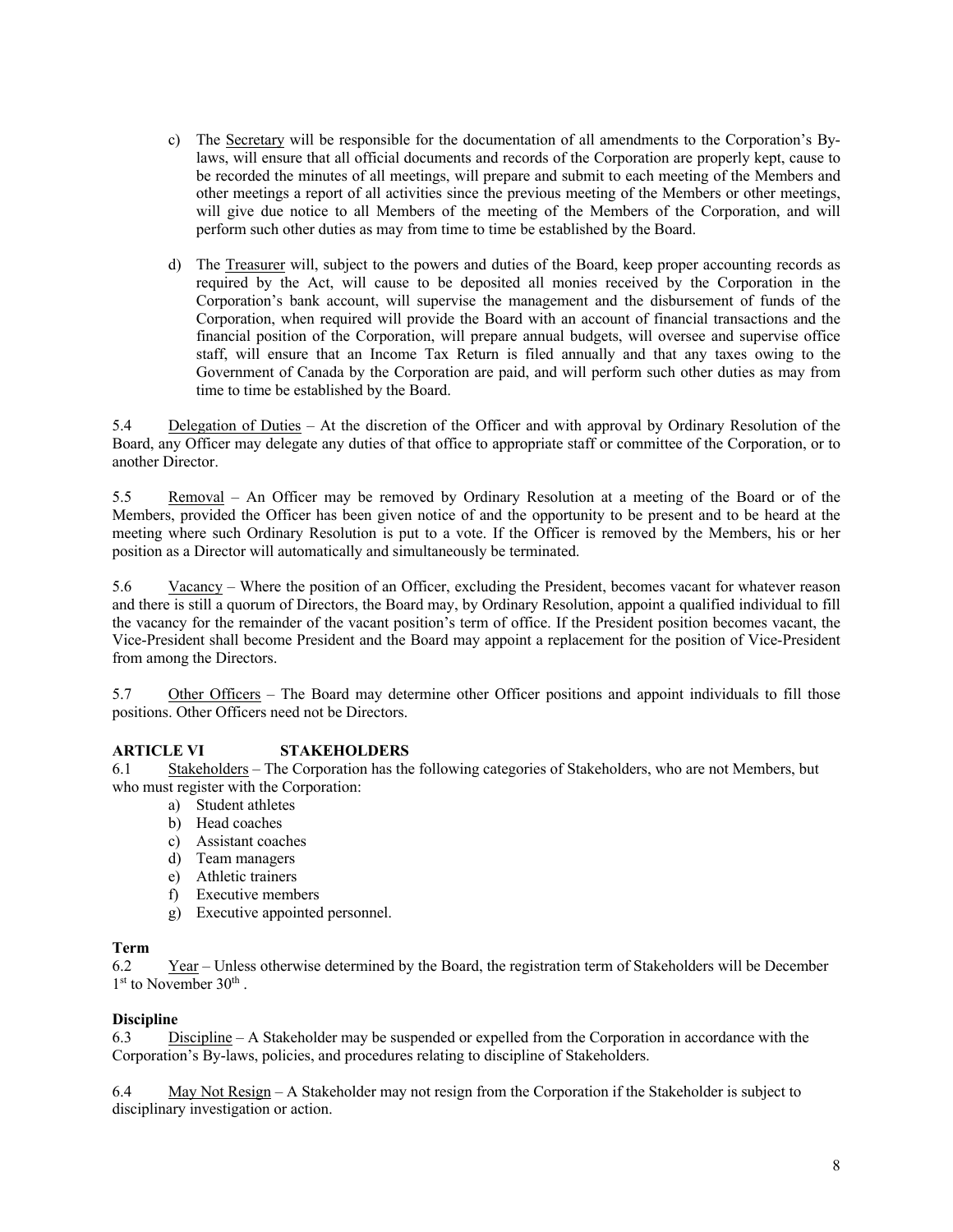## **Status**

- 6.5 Expulsion and Resignation A Stakeholder ceases to be a Stakeholder if:
	- a) The Stakeholder fails to maintain any of the qualifications or conditions of being a Stakeholder described in Section 6.1;
	- b) The Stakeholder resigns from the Corporation by giving written notice to the Corporation in which case the resignation becomes effective on the date specified in the resignation. The Stakeholder will be responsible for all fees payable until the actual withdrawal becomes effective;
	- c) The Stakeholder fails to comply with Corporation's registration policies or applicable policies;
	- d) The Stakeholder's term of registration expires; or
	- e) The Corporation is liquidated.

### **Good Standing**

- 6.6 Definition A Stakeholder with the Corporation will be in good standing provided that the Stakeholder:
	- a) Has not ceased to be a Stakeholder;
	- b) Has not been suspended, resigned or been expelled, or had other restrictions or sanctions imposed;
	- c) Has completed and remitted all documents as required by the Corporation;
	- d) Has complied with the By-laws, policies, procedures, rules and regulations of the Corporation;
	- e) Is not subject to a disciplinary investigation or action by the Corporation, or if subject to disciplinary action previously, has fulfilled all terms and conditions of such disciplinary action to the satisfaction of the Board; and

6.7 Cease to be in Good Standing – Stakeholders who cease to be in good standing may have privileges suspended and will not be entitled to the benefits and privileges of registration until such time as the Board is satisfied that the Stakeholder has met the definition of good standing.

## **ARTICLE VII COMMITTEES**

### **Committees**

7.1 Appointment of Committees – The Board may appoint such committees as it deems necessary for managing the affairs of the Corporation and may appoint members of committees or provide for the election of members of committees, may prescribe the duties and terms of reference of committees, and may delegate to any Committee any of its powers, duties, and functions.

7.2 Vacancy – When a vacancy occurs on any Committee, the Board may appoint a qualified individual to fill the vacancy for the remainder of the Committee's term.

7.3 President Ex-officio – The President will be an ex-officio non-voting member of all Committees of the Corporation.

7.4 Removal – The Board may remove any member of any Committee.

7.5 Debts – No Committee will have the authority to incur debts in the name of the Corporation.

### **ARTICLE VIII FINANCE AND MANAGEMENT**

8.1 Fiscal Year – Unless otherwise determined by the Board, the fiscal year of the Corporation will be December 1<sup>st</sup> to November 30<sup>th</sup>.

8.2 Bank – The banking business of the Corporation will be conducted at such financial institution as the Board may determine.

8.3 Auditors – At each Annual Meeting the Members may appoint an auditor to audit or conduct a review engagement of the books, accounts and records of the Corporation in accordance with the Act. The auditor will hold office until the next Annual Meeting. The auditor will not be an employee, Officer, or Director of the Corporation and must be permitted to conduct an audit or review engagement of the Corporation under the *Public Accounting Act*, 2004, as amended.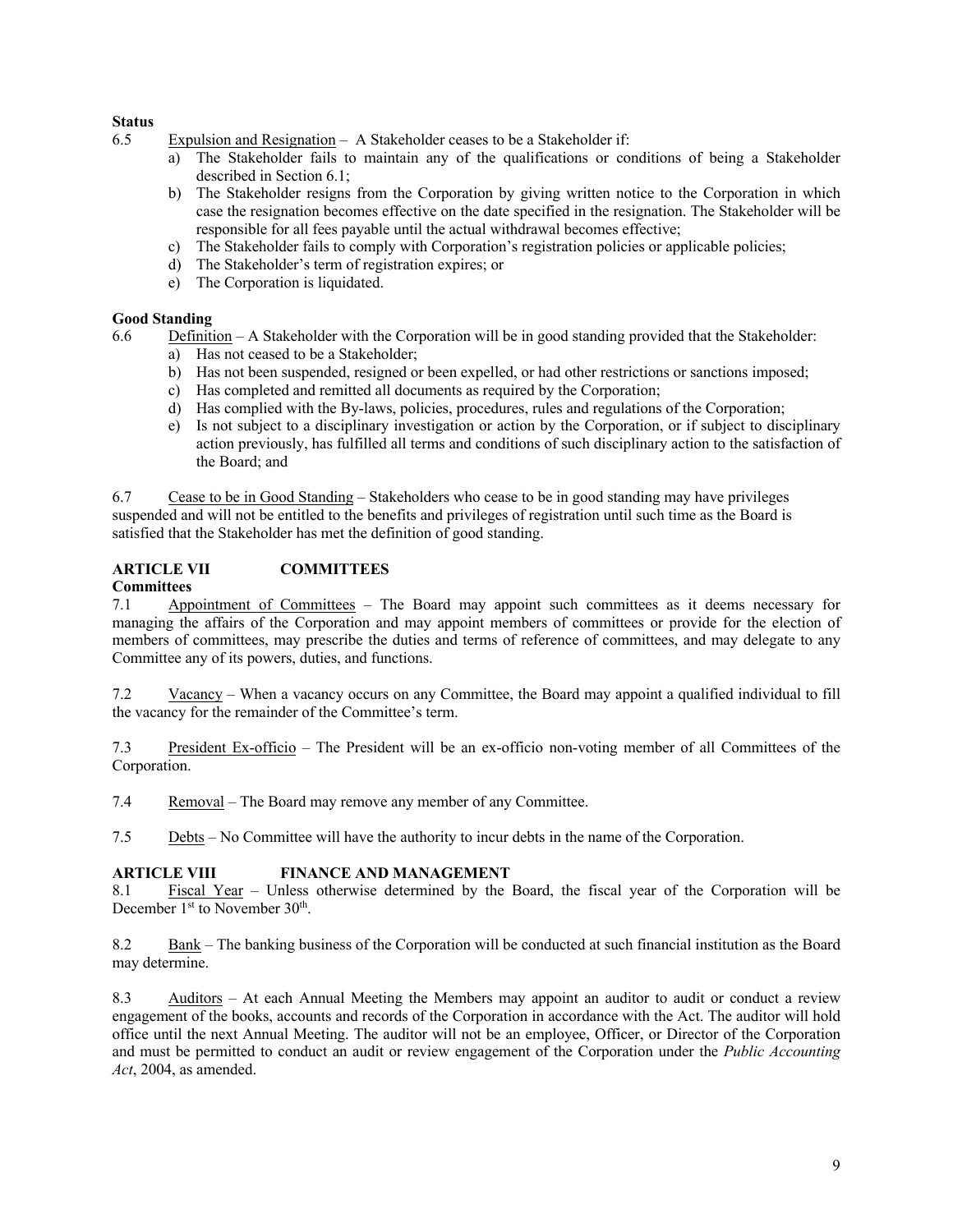8.4 Annual Financial Statements –A copy of the Annual Financial Statements will be provided to Members at the Annual Meeting. The Financial Statements will include:

- a) The financial statements;
- b) The auditor's report or review engagement (if any); and
- c) Any further information respecting the financial position of the Corporation.

8.5 Books and Records – The necessary books and records of the Corporation required by these By-laws or by applicable law will be necessarily and properly kept. The books and records include, but are not limited to:

- a) The Corporation's articles and By-laws;
- b) The minutes of meetings of the Members and of any committee of Members;
- c) The resolutions of the Members and of any committee of Members;
- d) The minutes of meetings of the Directors or any committee of Directors;
- e) The resolutions of the Directors and of any committee of Directors;
- f) A register of Directors;
- g) A register of Officers;
- h) A register of Members; and
- i) Account records adequate to enable the Directors to ascertain the financial position of the Corporation on a quarterly basis.

8.6 Signing Authority – Contracts, agreements, deeds, leases, mortgages, charges, conveyances, transfers and assignments of property, leases and discharges for the payment of money or other obligations, conveyances, transfers and assignments of shares, stocks, bonds, debentures, or other securities, agencies, powers of attorney, instruments of proxy, voting certificates, returns, documents, reports, or any other instruments in writing to be executed by the Corporation will be executed by at least two (2) of the Officers or other individuals, as designated by the Board. In addition, the Board may direct a manner in which the person or persons by whom any particular instrument or class of instruments may or will be signed.

8.7 Property – The Corporation may acquire, lease, sell, or otherwise dispose of securities, lands, buildings, or other property, or any right or interest therein, for such consideration and upon such terms and conditions as the Board may determine.

8.8 Borrowing – The Corporation may borrow funds under such terms and conditions as the Board may determine, as permitted by the Act.

8.9 Borrowing Restriction – The Members may, by Special Resolution, restrict the borrowing powers of the Board but a restriction so imposed expires at the next Annual Meeting.

### **Remuneration**

8.10 No Remuneration – All Directors, Officers and members of Committees will serve their term of office without remuneration (unless approved at a meeting of Members) except for reimbursement of expenses as approved by the Board. This section does not preclude a Director or member of a Committee from providing goods or services to the Corporation under contract or for purchase. Any Director or member of a Committee will disclose the conflict/potential conflict in accordance with these By-laws.

### **Conflict of Interest**

8.11 Conflict of Interest – A Director, Officer or member of a Committee who has an interest, or who may be perceived as having an interest, in a proposed contract or transaction with the Corporation will disclose fully and promptly the nature and extent of such interest to the Board or Committee, as the case may be, will refrain from voting or speaking in debate on such contract or transaction, will refrain from influencing the decision on such contract or transaction, and will otherwise comply with the requirements of the Act regarding conflict of interest.

### **ARTICLE IX AMENDMENT OF BY-LAWS, OPERATING RULES, PLAYING RULES AND CHAMPIONSHIP RULES AND POLICY MANUAL**

9.1 Voting – OUS By-laws, Operating Rules, Playing Rules and Championship Rules and Policy Manual may only be amended, revised, repealed or added to by a Special Resolution of the voting Members present at a meeting duly called to amend, revise or repeal these Bylaws.